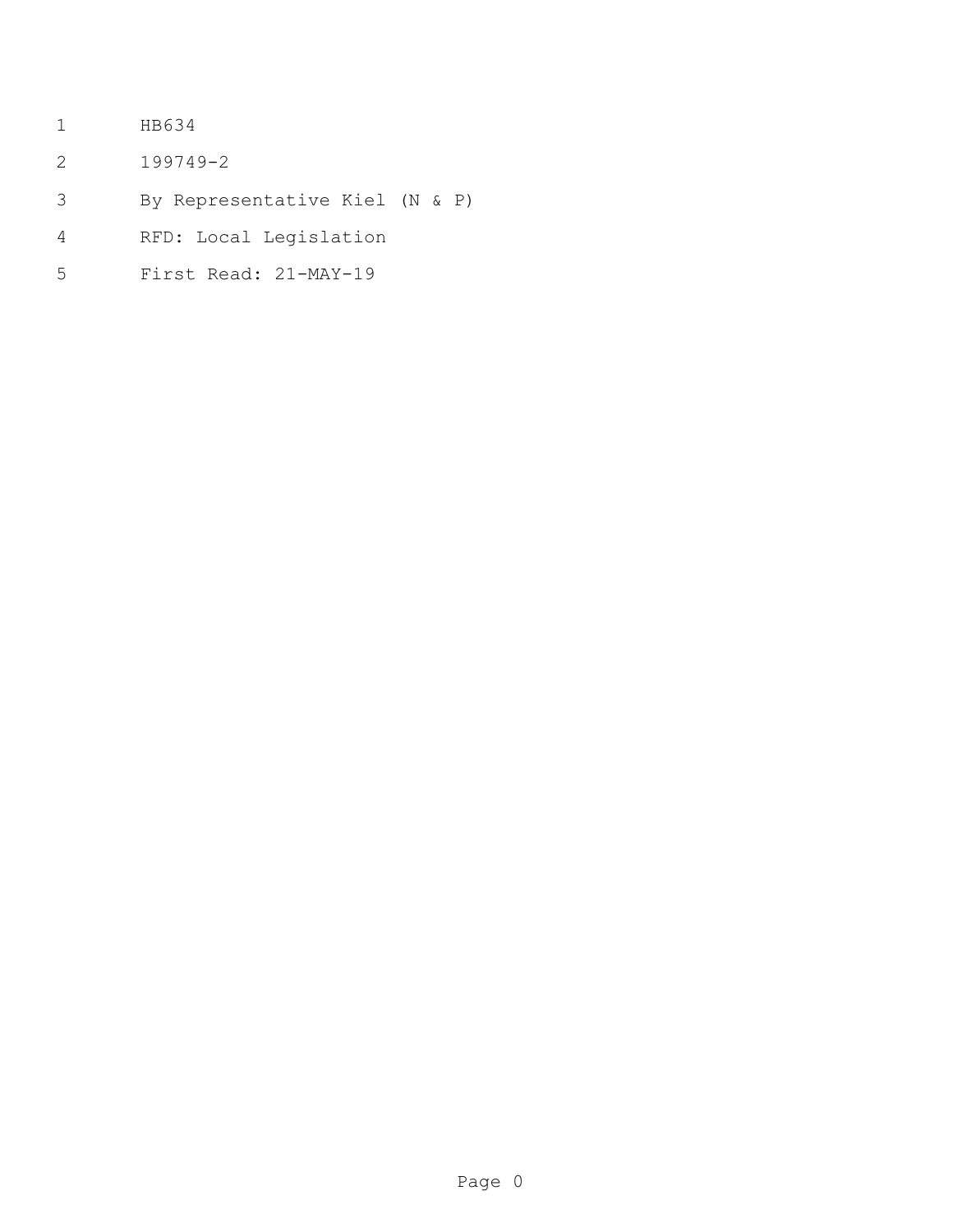## ENROLLED, An Act,

 Relating to Colbert County; to increase the fee for service of process in Colbert County for locally originated documents; to establish a fee for service of process in Colbert County for out-of-state documents; and to reaffirm the disposition of funds.

8 BE IT ENACTED BY THE LEGISLATURE OF ALABAMA:

 Section 1. (a) In addition to all existing charges, fees, judgments, and costs of court, the clerk, sheriff, or other appropriate court official in the civil division of the District and Circuit Courts of Colbert County shall increase the fees by seventeen dollars and fifty cents (\$17.50) per document personally served by the sheriff's office, or its designee. For the purposes of this act, the term document shall include multiple papers served on a party or entity at one time.

18 (b) In addition to all existing charges, fees, 19 judgments, and costs of court, the clerk, sheriff, or other appropriate court office in the civil division of the District and Circuit Courts of Colbert County for documents generated out-of-state shall create a fee of fifty dollars (\$50) per document served by the sheriff's office, or its designee. For the purposes of this act, the term document shall include multiple papers served on a party or entity at one time.

 (c) For the purposes of this act, all charges imposed under this act are taxed as costs to any party to the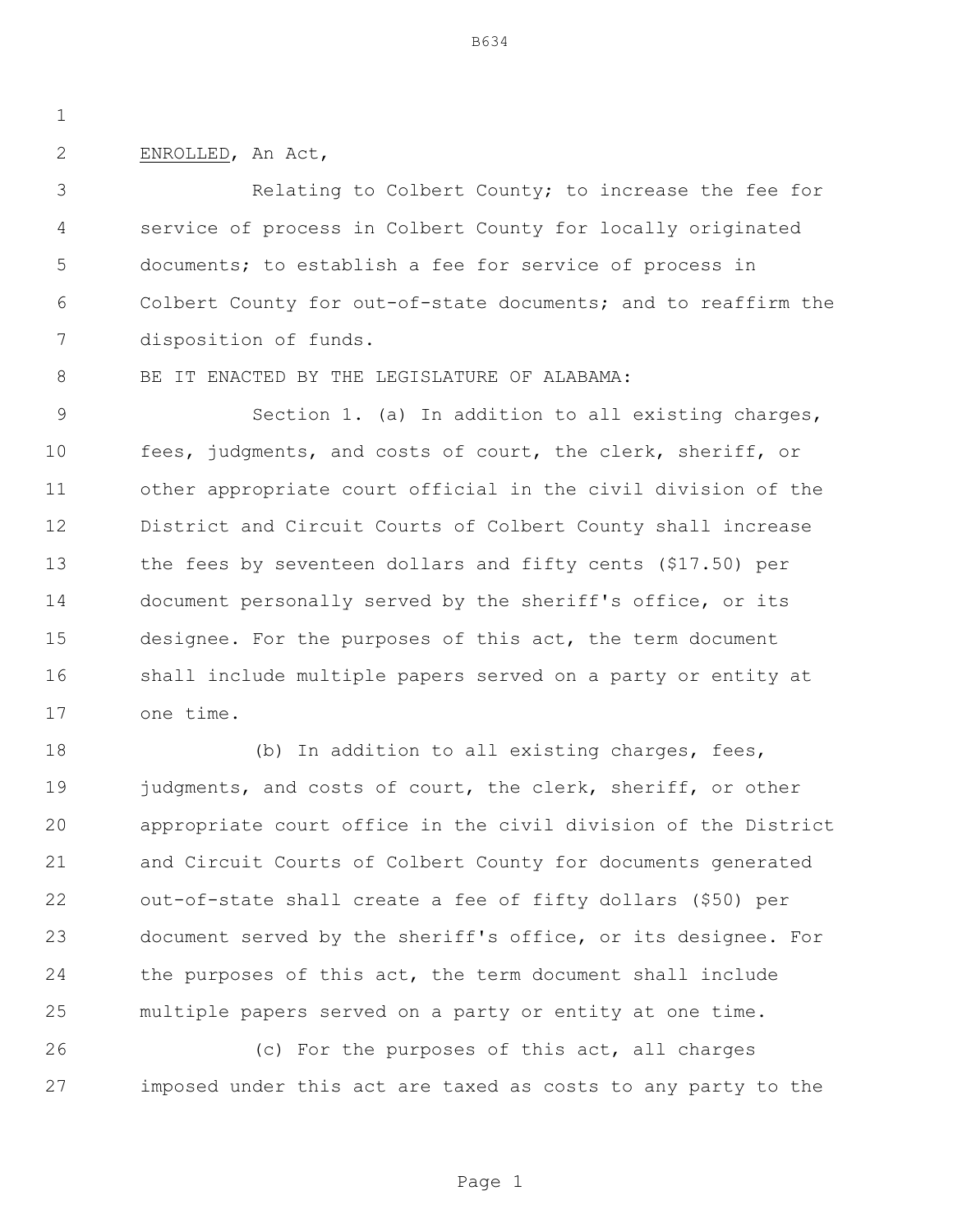action by the judge of the court presiding at the hearing of the matter.

 (d) The court official designated in Colbert County by law for the respective courts shall collect the additional service of process fee designated in subsection (a) with five dollars (\$5) retained by the Colbert County Circuit Clerk's Office and the remaining twenty-five dollars (\$25) remitted to the Colbert County Sheriff's Office for deposit in the Sheriff's Civil Process Fund.

 (e) The court official designated in Colbert County by law for the respective courts shall collect the additional service of process fee designated in subsection (b) and remit to the Colbert County Sheriff's Office for deposit in the Sheriff's Civil Process Fund.

 Section 2. The Sheriff of Colbert County may use the monies generated by this act for law enforcement purposes as the sheriff sees fit.

 Section 3. Any actions relating to the collection of service of process fees and use of the funds prior to the effective date of this act are hereby ratified and confirmed.

 Section 4. This act shall become effective on the first day of the third month following its passage and approval by the Governor, or its otherwise becoming law.

## HB634